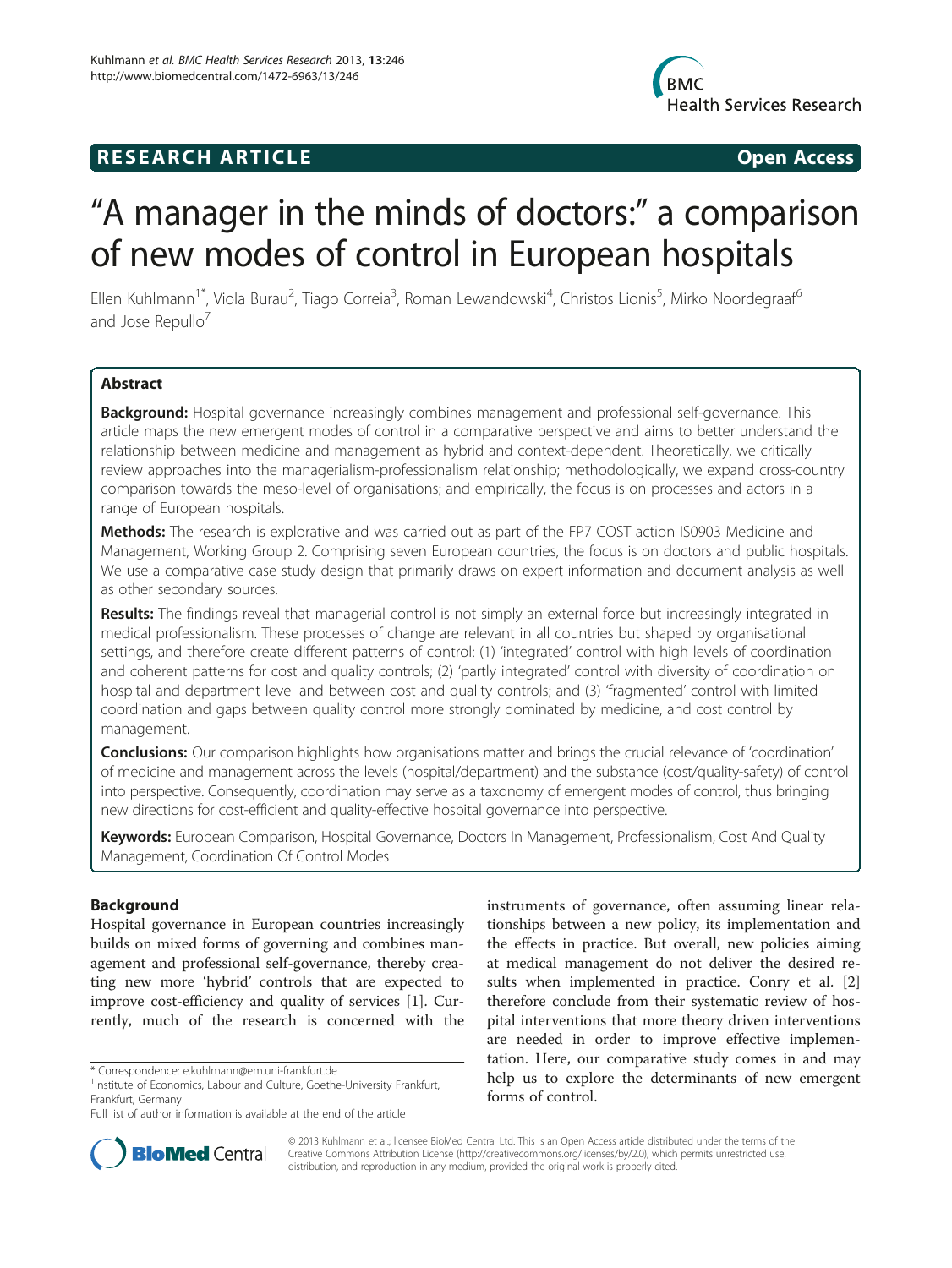In our study, we draw on a broad definition of 'control' (or 'clinical management' more generally) that includes a wide range of bureaucratic measurements and managerial tools, such as target setting and performance indicators, and also interventions where doctors have oversight, such as evidence-based guidelines and continuing professional development (CPD). The new emergent modes of control on the level of organisations are mapped in a cross-country comparative perspective, focusing on doctors as the target group of hospital governance and on costs and quality as the key areas of managing medical performance.

The linkage between macro-level (countries) and meso-level (organisations) governance through the lens of country comparison is innovative for two reasons: firstly, this makes it possible to move beyond a discourse of 'hybridisation' of medicine and management and to analyse how the context matters and secondly, how this creates specific forms of control. This approach may contribute to a 'deepening' of our understanding of complex interventions into clinical management [[3](#page-9-0)] and explore new directions for cost-efficient and quality-effective hospital governance.

The concept of governance (as defined in the health policy debate and governance literature) [\[4](#page-9-0)-[8\]](#page-9-0) may serve as a helpful framework in which to re-locate theories and research from the realms of the sociology of professions and organisations as well as management studies. Placed in a broader policy context, we revise the managerialism-professionalism relationships and introduce a more flexible and integrative approach. Empirically, we set the focus on processes and actors and contribute new material on how to improve operational governance in hospitals [\[7](#page-9-0)] and control modes [\[9\]](#page-9-0) in a range of European countries. Methodologically, we bring cross-country comparison to the meso-level of the organisation in a range of European countries. This brings a novel perspective into comparative research, because comparison traditionally focuses on institutions on the macro-level and often uses Anglo-American countries and/or National Health Service (NHS) systems as examples [\[10\]](#page-9-0).

# The empirical background: opening the box of control in hospitals

Over recent years, new managerial regimes were introduced that subsequently provoked scholarly debate about the outcomes, specifically in relation to the role of doctors and professionalism, and whether the changes may bring about risks or benefits for healthcare services and for patients [[11](#page-9-0)-[17](#page-9-0)]. Yet, the evidence is scattered and controversial when it comes to the processes and organisational settings that create new modes of controls.

For example, a study carried out in the United States compares the leadership potential of doctors and ma-

nagers using the quality of services provided in different hospitals as an indicator [[18](#page-9-0)]. This study clearly confirms that doctors take over management positions, but the evidence related to the leadership potential is far from clear. An increase in managerial governance is also confirmed by Reich [[19\]](#page-9-0) who draws on electronic patient records and qualitative research from the US. According to this author, the new patient records are a 'disciplinary technology' that creates 'disciplined doctors' [[19](#page-9-0)], p. 1021. In a similar vein, Dixon-Woods et al. [\[20\]](#page-9-0) discuss new managerial governance tools as a threat to doctors and a kind of negative sanction to be applied if doctors are not able and willing to establish more effective self-governing control, as highlighted by the scandals in the National Health Service (NHS) in England.

Studies carried out in a range of European countries reveal variation in the transformations of control, thus drawing a more complex picture. To begin with, in the German medical profession, managerial and professional self-governing procedures are increasingly combined [[21\]](#page-9-0). These developments nurture the 'rise of a new professionalism' that may be more inclusive [21], p. 221, Table 10.11 but it also may embody opportunities for doctors to transform and strategically use managerial tools, like evidence-based clinical guidelines and quality reports. Some specialties are better equipped than others to utilise and integrate the new clinical management in daily professional practices. Consequently, the governance changes may also impact in the occupational structure and rearrange the order and status of professional groups [[21](#page-9-0)].

In a similar vein, but arguing from a Spanish perspective, Sacristán et al. [\[22](#page-9-0)] highlight new connections between medicine and management that, in turn, provide new chances for doctors to utilise management. As the authors put it: 'The evolution of the discipline and the trend towards a tailored therapy suggest that health economics is not the end of clinical freedom but the start of it' [[22](#page-9-0)], p. 1; see also [[23](#page-9-0)]. Tousijn [\[24\]](#page-9-0), p. 529. in an Italian case study, also found that doctors 'create their own managerial procedures' rather 'adapting' or 'modifying' existing managerial procedures or 'circumventing them'.

Drawing on material from Norway, Martinussen and Magnussen [\[17](#page-9-0)] add further evidence of variety of transformations underway in healthcare. The authors conclude: 'Our findings support the view that, rather than managerialist values colonising the medical profession through a process of hybridisation, there is heterogeneity within the profession: some physician managers are adopting management values and tools, whereas others remain alienated from them' [\[17,25,26](#page-9-0)]. A similar conclusion was drawn from a literature research of entrepreneurship in western hospitals. The authors identify 'various responses', including among others, a 'transformative attitude towards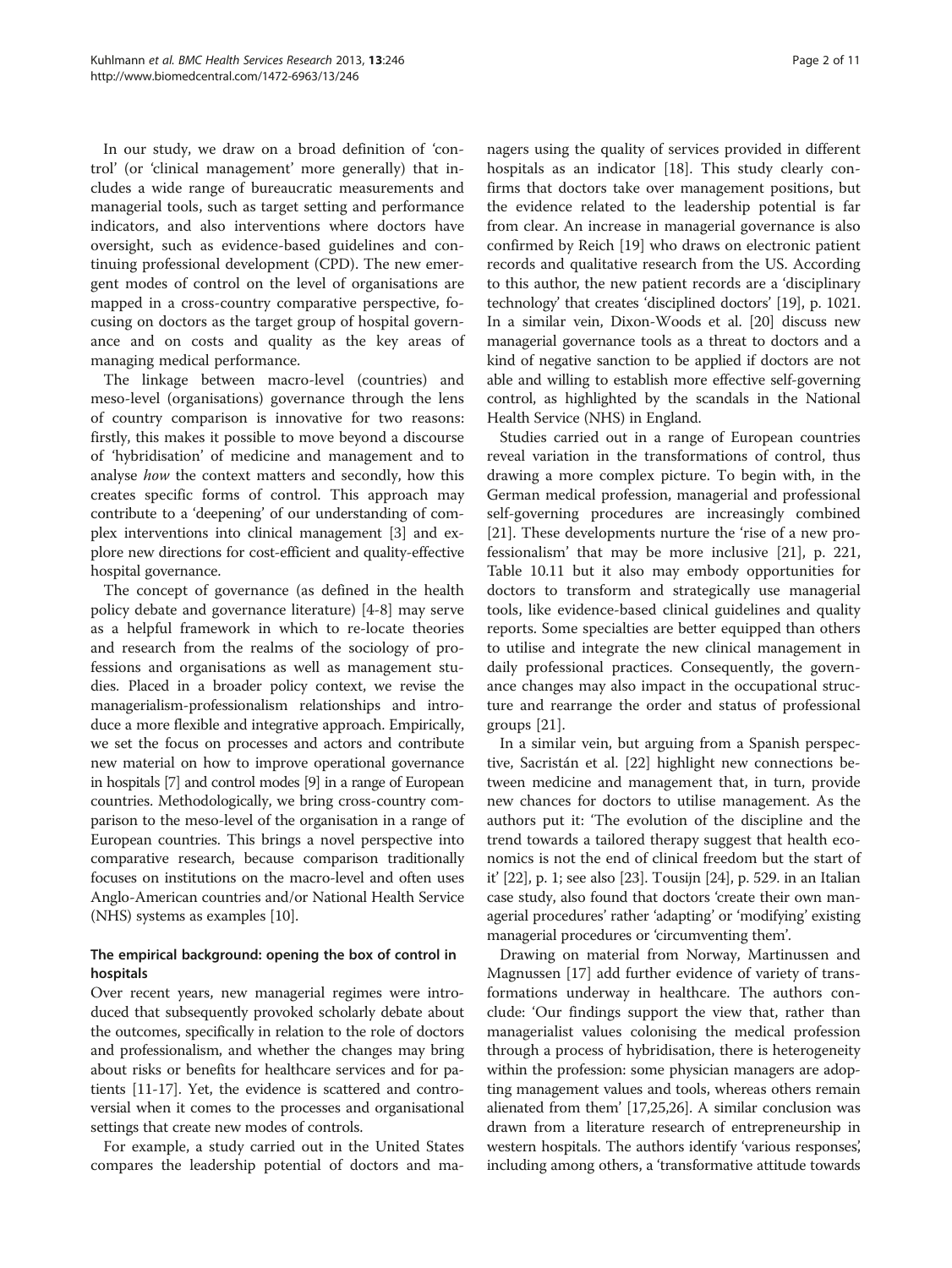traditional medical professionalism' that supports entrepreneurial elements of healthcare [[27,28\]](#page-9-0).

A European study confirms a general trend towards new connections between management and professional self-governance that was described in single-country research or secondary analysis and adds further empirical evidence [\[9](#page-9-0)]. This study highlights that, 'medicine and management are "twin forces", and as such indicative for the new emergent controls' [[9\]](#page-9-0), p. 722. What matters are the balance and the 'specific composition of the toolset of controls' [\[9](#page-9-0)], p. 723. Here, it seems to be important to take the different levels of governance into account, because 'publicly operated hospitals increasingly have a meso-level governance structure that resembles that of a private company' and important decisions are increasingly made on this level [\[7](#page-9-0)], p. 5.

In summary, existing research highlights important changes in the modes of control, but no uniform pattern of professionalism-managerialism relationships could be identified. Instead, there is growing evidence of variety, diversity and heterogeneity of the ways management and professionalism are connected, including the design of clinical management by doctors. This raises the questions what actually matters in creating new modes of control, and what are the determinants that may foster more efficient and integrated forms. Against the backdrop of a lack of any clear empirical evidence of favourable conditions and the call for more theory-led intervention strategy [[2\]](#page-9-0), the next section critically discusses how the scholarly theories may support our research questions.

# The theoretical background: the managerialismprofessionalism relationship revisited

The US sociologist Eliot Freidson [\[29](#page-9-0)] is perhaps the most prominent author who theorised the relationship between doctors/professionalism and management/bureaucratic regulations from the perspective of the sociology of professions. Freidson has argued that professionalism acts as a 'third logic' next to rational-legal bureaucracy developed by Max Weber, which represents managerialism, and 'Adam's model of the free market which represents consumerism' [[29\]](#page-9-0), p. 179.

The idea of a third logic is closely linked with the assumption of 'countervailing powers' and 'conflict' between professionalism and managerialism [[30,31](#page-9-0)]. Although these approaches were most influential in the 1990s, they are still stressed especially in Anglo-American research. For instance, in their recent study of the medical profession in England, Dixon-Woods et al. argue: 'The new rebalancing of the "countervailing powers" has dislodged the profession as the senior partner in the regulation of doctors, but may introduce new risk' [\[20](#page-9-0)], p. 1452.

The countervailing powers approach embodies the problems of dichotomy that cannot adequately grasp more inclusive and mixed emergent models and that underestimates the transformative capacities of professionalism [\[8,28](#page-9-0)]. Johnson [\[32\]](#page-9-0) was among the first who proposed to overcome the static and contradictory conception of external regulation and professionalism by taking up the Foucaudian concept of governmentality. This approach opens up new perspectives directing our attention toward social contexts and transformativity of professionalism. It also has paved the way for conceptualising medical self-regulation as one part of a complex set of governance [\[9,26,33](#page-9-0)-[35\]](#page-9-0), and consequently, for more dynamic and reflective approaches.

Various authors from diverse (northern and continental European) countries have highlighted important changes underway in healthcare that create new forms of professionalism in order to better fit contemporary healthcare needs, as discussed, for instance, by Plochg et al. [\[35\]](#page-9-0), and also in relation to empirical findings mentioned in the previous section. Such new forms have been described variably as: 'hybridisation' [\[36\]](#page-9-0), p. 761 or 'organized professionalism…calling for multi-professional acts' [[37](#page-9-0)], p. 1360. 'diversity of professionalism' and flexibility between exclusionary and more 'inclusive' patterns [\[21\]](#page-9-0), p. 221; 'compatibility' of different modes [[28](#page-9-0)], p. 634 and 'commu-nity professionalism, as suggested by Tousijn [[24\]](#page-9-0), p. 533 with reference to Adler et al. [\[38](#page-9-0)]. Although the 'labels' differ, these approaches make much the same plea for overcoming the managerialism-professionalism dichotomy.

A static conception of the professionalism-managerialism relationship has also been questioned in organisational research [\[39](#page-9-0)-[41](#page-9-0)]. Here, one important focus is on the 'blurring of boundaries' between professionalism, conceptualised as 'internal' mode of governing, and managerialism as an 'external' governance approach attempting to improve control and transparency of elitist professional knowledge. Waring and Currie [\[42](#page-9-0)], in their study of the management of knowledge around clinical risks in the NHS in the United Kingdom suggest 'that doctors respond to change through a number of situated responses that limit managerial control over knowledge and reinforce claims to medical autonomy' [\[42\]](#page-9-0), p. 755. The authors use three categories to describe doctors' responses: 'co-optation,' 'adaptation' and 'circumvention'. The findings reveal how 'management techniques are co-opted into professional work as a form of resistance, with professionals being competent in management practice, rather than being co-opted into management roles' [\[42\]](#page-9-0), p. 774.

Cross-country comparative research has added strong evidence of the variety of changing professionalismmanagerialism relationships. For example, Kirkpatrick and colleagues [\[16\]](#page-9-0), in their comparison of medicine and management in England and Denmark, highlight the ways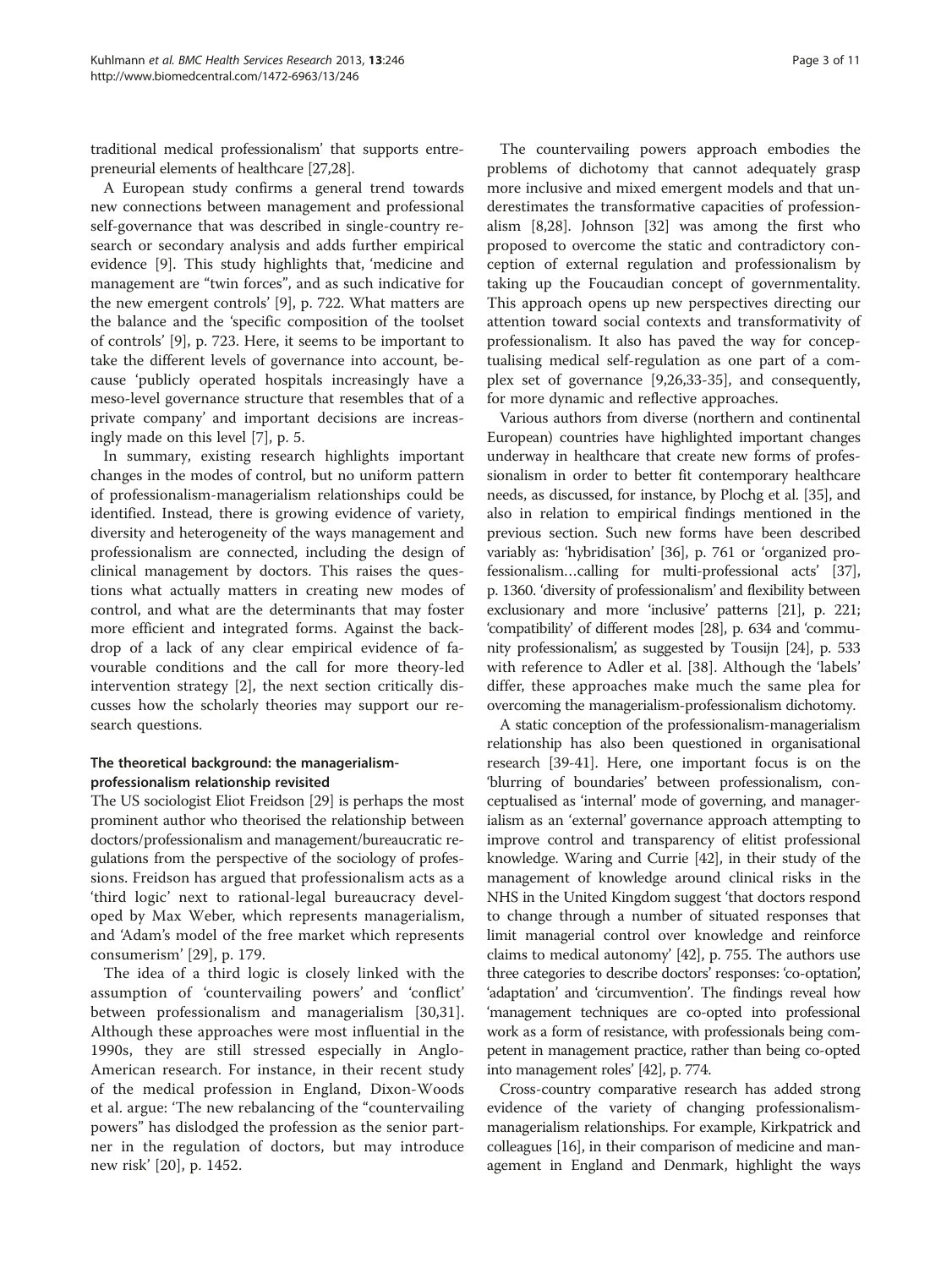through which national institutions have shaped professional development and 'that processes of re-stratification are more path dependent than is frequently acknowledged' [[6,16,33,34\]](#page-9-0).

The merging processes between management and medicine have primarily been studied from the perspective of doctors and changing modes of professionalism, but the contemporary transformations do not travel on a 'one-way road' from management to medicine [\[12,15,43](#page-9-0)]. Von Knorring et al. [\[44\]](#page-9-0), in their qualitative study of Swedish top managers, have revealed that top managers in healthcare tend to remake existing hierarchies between doctors and managers. In this study, the country council chief executive officers often perceived the management role in their organisations as weak. The authors could not identify a clear strategy of managing doctors but, instead, revealed four different strategies, and concluded that this pragmatic behaviour may in a longer perspective lead to a decrease in 'the legitimacy of the manager role' [\[44\]](#page-9-0), p. 1. One important explanation for the persisting hierarchies might be the fact that managers cannot refer to a formalised knowledge system in the same way as doctors do [[8,45](#page-9-0)].

In summary, the review of the literature reveals that 'ownership' of managerial tools is not naturally attached to management and managers, but can be used flexibly by different groups. Most importantly, there is no one uniform pattern of transformations and not 'a' new professionalism but various different ways of designing and re-designing professionalism and the relationship with organisations and management. This suggests a 'need to overcome the hegemony/resistance framework in current analyses of the impact of management on professionalism', as recently claimed by Numerato et al. [\[28](#page-9-0)], p. 626.

To put it more generally: dichotomous concepts are no longer sustainable. Instead, a more dynamic conceptual approach is needed that moves from the queries of 'whether' and 'why' the managerial-professionalism relationship is changing, towards the question 'how' this happens. This approach pays greater recognition to the contexts, the organisational settings and accountability structures, and consequently, creates new methodological challenges of researching diverse and 'hybrid' designs and comparing healthcare systems across organisational setting.

The problems of dichotomies and pre-existing categories in theorising new emergent relationships between medicine and management and their context-dependency direct us back to the need for empirical investigations. The major objectives to be addressed in this research are: to describe new emergent forms of control beyond the metaphor of hybridisation and to analyse contextspecific conditions that may foster more integrated clinical management.

# **Methods**

Research was carried out in the European network on Medicine and Management (FP7 COST action ISA0903; [http://](http://www.dr-in-mgmt.eu) [www.dr-in-mgmt.eu](http://www.dr-in-mgmt.eu)) and includes Denmark, Germany, Greece, Netherlands, Poland, Portugal and Spain as country cases. As Burau [\[10\]](#page-9-0), p. 569 highlights, more diverse comparisons have created 'a range of challenges related to ensuring comparability, to comparing beyond the nation state, and to finding appropriate data for comparison'. Wrede [[46](#page-9-0)] argues that case-based methods may help to capture complexity and, furthermore, highlights the benefits of interdisciplinary scholarship and methodological reflexivity. One example of a case study method is the so-called 'decentred comparative research' [\[47,48](#page-9-0)] that is characterised by qualitative methodology and interpretative analysis based on bottom-up developed categories and by high levels of sensitivity to the contexts. This approach seems to be useful also for the purpose of our research, because it minimises the constraints of research categories and theoretical bias, and therefore provides most opportunity for exploring emergent modes of control.

## The conceptual model

The research design is a case-based comparison comprising hospital case studies from seven European countries, namely Denmark, Germany, Greece, Netherlands, Poland, Portugal and Spain. These countries were selected for two reasons: at first and foremost, they represent a range of different health systems and economic and geopolitical conditions in Europe that made it possible to analyse both general trends and specific determinants of new modes of control. The cases also reflect existing expertise in the group of authors, and are therefore suitable for context-sensitive, qualitative case-based comparison.

The hospitals selected for inclusion here have broadly similar characteristics: they fall in the range of middle to large hospitals that are primarily public, have implemented a wide range of new managerial controls and, on average, achieved high standards of quality of the services provided when compared to other hospitals in the country. This selection of cases allows us to explore similarities and differences in the emergent patterns of control in relation to organisational settings without losing sight of national (macro-level) institutions. Figure [1](#page-4-0) shows the conceptual model developed for our analysis.

We established an interdisciplinary research team comprising wide-ranging expertise from health management, economics and medicine to social and political science as well as from the different countries and from practice, research and policy. An interactive and reflective approach was applied both to the development of instruments and the analysis of data in comparative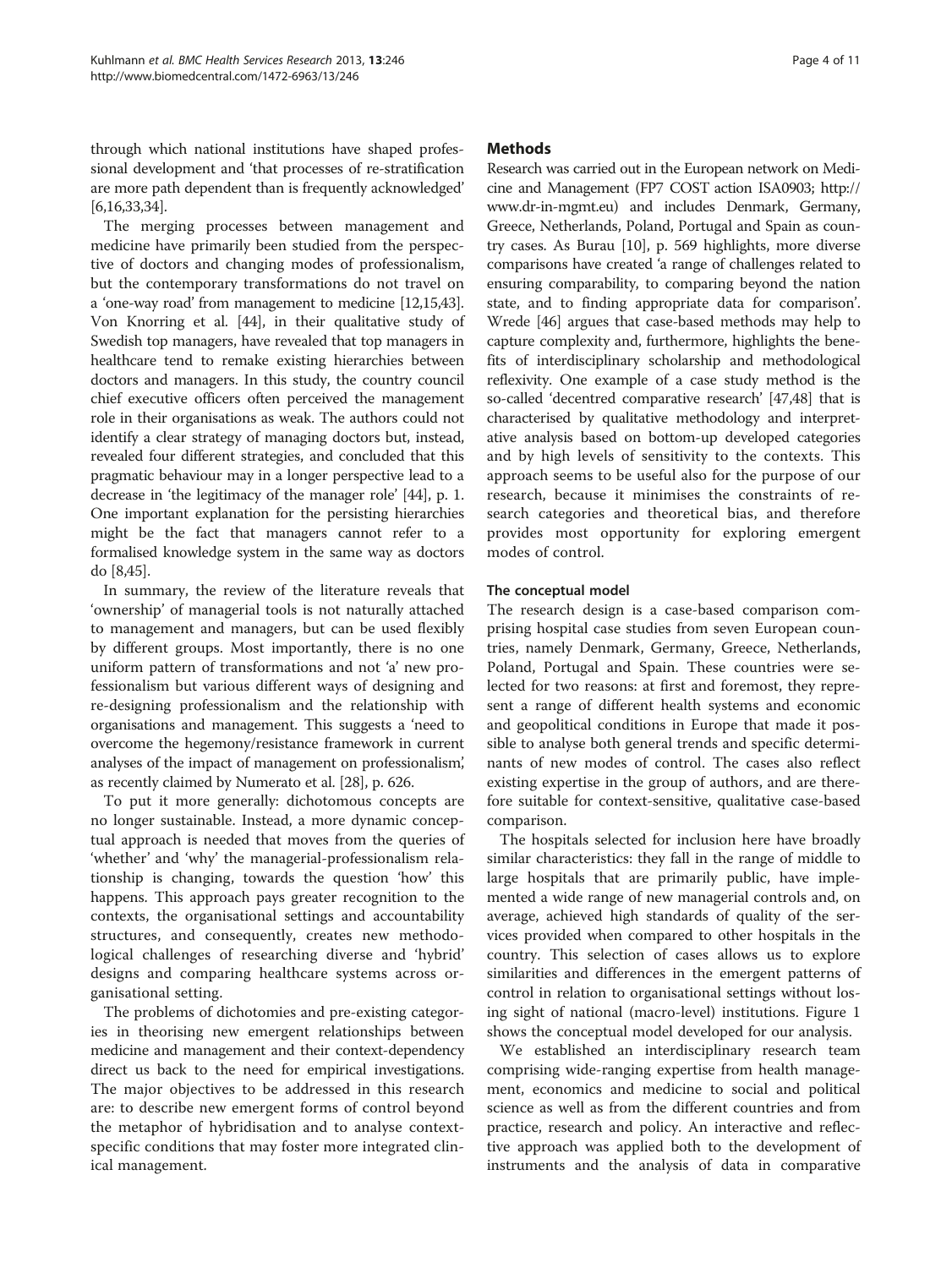<span id="page-4-0"></span>

perspective: two workshops, each lasting a day and a half, and additional virtual discussion and comments from additional experts in the field were organised, providing the opportunity for an in-depth discussion and validation of indicators and findings. The major categories are summarised below and primarily include basic analytical categories drawn from the governance literature (as described previously) and in addition, an empirical category developed from our case study material.

Governance: serves as an umbrella concept including different forms (hierarchy, market, network, and professional self-governance), different sets of managerial and professional modes of governing, and institutions and actors:

- Hierarchy: top-down exercised on levels of state and/or hospitals.
- Market: all forms of competition; privatisation; consumer/patient choice.
- *Network*: complex forms of governing with higher levels of negotiations and more plural stakeholders involved, including among others, corporatist-style governance.
- Professional self-governance: the state has delegated regulatory powers and responsibility for public sector policy-making to professional associations.

Accountability structures: roughly described as 'who does what, reporting to whom'.

Coordination: serves as an empirical category, including coordination across the levels of the hospital between top-down and bottom-up governing, and between managerial-organisational and professional self-governing procedures.

# Research instruments and data collection

A Hospital Control Assessment Framework (H-CAF) [[49](#page-9-0)] was developed that served as guidance for the collection of data in our different countries. The H-CAF is a pioneering instrument, because no research exists that brings cross-country comparison to the level of the organisation. It is based on a semi-structured, extensive topic guide. Although the instrument is very detailed in

order to assure comparability between countries and in an interdisciplinary group of authors, it is important to note that it served as a qualitative tool. Data were collected by the respective country experts in the group of authors using different sources of information. However, the assessment framework might serve as a pilot for developing a standardised questionnaire for surveying a larger number of hospitals in future.

Drawing on the conceptual model outlined in Figure 1, the H-CAF comprises the following five categories:

- 1. Key characteristics of the healthcare state and institutional contexts of hospital governance (macro-level);
- 2. Governance structures of the hospital (meso-level/organisation);
- 3. Financial/efficiency controls and managerial tools (organisational levels, accountability and actors);
- 4. Quality and safety controls and organisationalmanagerial tools (organisational levels; accountability and actors);
- 5. Professional/medical self-governing controls and tools (organisational levels; accountability and actors) [[49](#page-9-0)].

A set of indicators was developed for each of the categories in order to specify the different tools of control in hospitals and how they are applied. While category 1 focuses on the macro-level of healthcare states and category 2 on the meso-level of organisations more generally, the remaining three categories seek to combine actor-centred and organisational dimensions, asking 'who is responsible' and at 'what level of the organisation'. In relation to existing instruments [\[5](#page-9-0)[,50](#page-10-0)], the innovative momentum of this instrument is a comparative analysis on the organisational level that, firstly, pays greater attention to professional self-governance and the connectedness between managerialism-professionalism, and, secondly, to actor-centred governance and accountability structures.

In every country included in our study, one hospital was selected as a case study following the criteria defined above. The case studies were collected between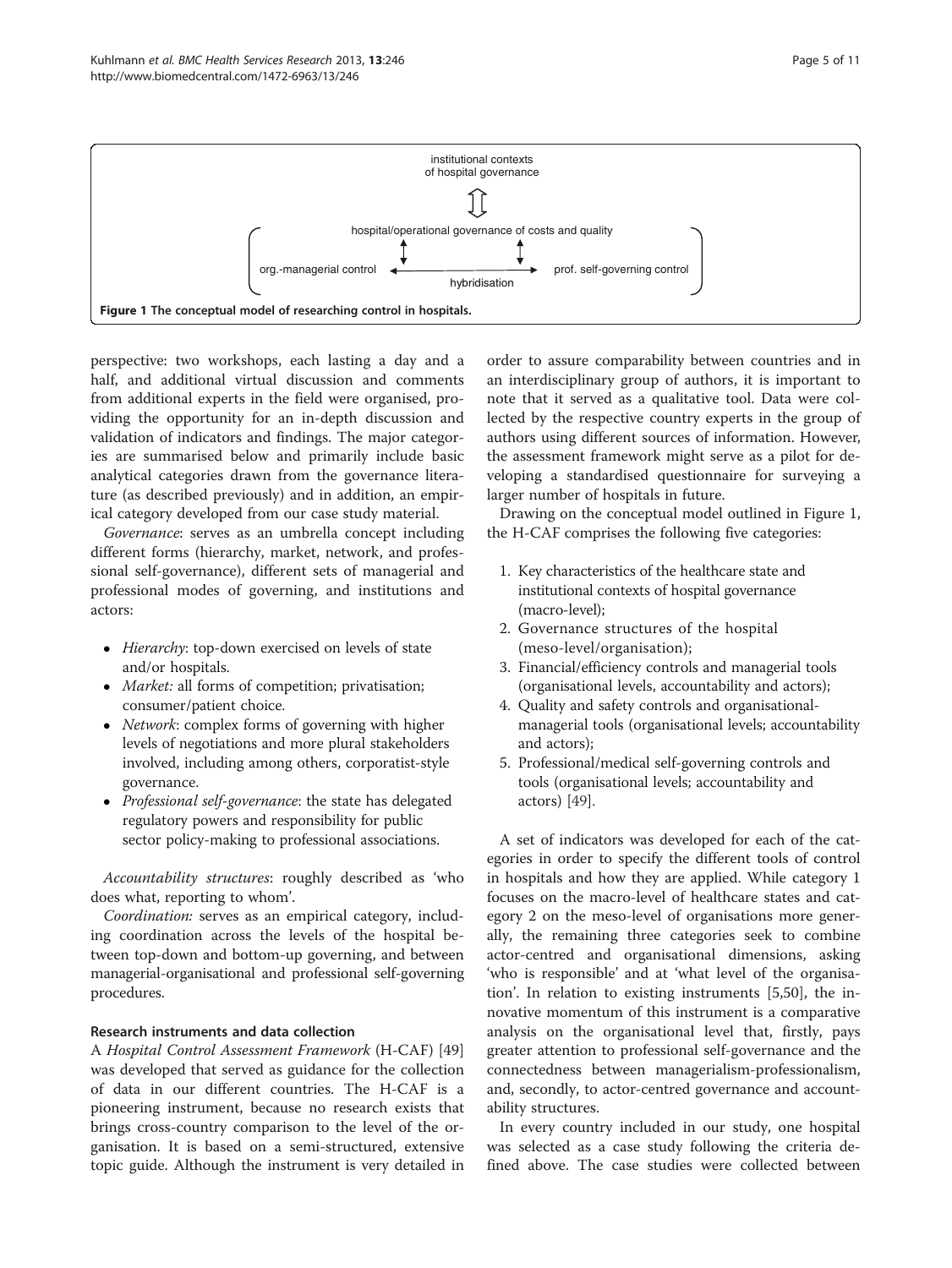September and November 2011 and draw on document analysis and other secondary sources and expert information in accordance with ethical guidelines of the COST action and the respective national policies; ethics approval for expert information is not required in any of the countries where it has been included in this study.

A bottom-up approach and interpretative methodology were used to analyse the country cases. The findings were discussed in an interactive workshop, as already mentioned, firstly in relation to a single case study and then in comparative perspective. The analysis followed three main steps: (1) identifying common trends across the case studies, (2) describing the new emergent forms of control case by case and exploring similar patterns, and (3) finally developing an analytical category that helps to draw a comparative map of control across the levels and the substance of governance. This complex analytical procedure helps to improve both comparability and context-sensitivity. While the small-scale empirical basis (one case study per country) facilitates a qualitative analysis, it also has a number of limitations that are explained in more detail in the [conclusion](#page-8-0) section.

# Results

# The country case studies

Table 1 provides an overview of the institutional contexts and the key characteristics of operational governance on the level of the hospitals. This is further explored in the case-by-case presentation by highlighting processes and actors involved in control.

|  |  |  | Table 1 Hospital governance in European countries |
|--|--|--|---------------------------------------------------|
|--|--|--|---------------------------------------------------|

| Countries | Institutional contexts                                                                                                                                | <b>Hospital organisation</b>                                                                                                                           | <b>Financial controls</b>                                                                                                                 | Managerial governance                                                                                                                                    | Medical self-governance                                                                                                                                  |
|-----------|-------------------------------------------------------------------------------------------------------------------------------------------------------|--------------------------------------------------------------------------------------------------------------------------------------------------------|-------------------------------------------------------------------------------------------------------------------------------------------|----------------------------------------------------------------------------------------------------------------------------------------------------------|----------------------------------------------------------------------------------------------------------------------------------------------------------|
| Denmark   | decentralised, network-<br>based governance<br>embedded in hierarchy;<br>little market & strong<br>patient involvement                                | troika structure (medical,<br>nursing, admin. directors)<br>at top level indicative of<br>all levels of management                                     | mixed DRG system;<br>centralised framework<br>with some flexibility at<br>all levels                                                      | strong bottom-up controls<br>with integrated medical<br>power on all levels; e.g.<br>monitoring, quality reports,<br>patient safety                      | important, but strongly<br>integrated on all levels<br>(see managerial<br>qovernance)                                                                    |
| Germany   | decentralised<br>corporatist-style<br>governance; weak<br>hierarchy & weak direct<br>patient involvement;<br>some market                              | troika structure at top<br>level with some flexibility;<br>little systematic<br>implementation at<br>department level &<br>strong medical power        | mixed DRG system,<br>with some flexibility &<br>strong involvement of<br>doctor at all levels                                             | mix of top-down & bottom-<br>up controls with integrated<br>medical power; high<br>flexibility of doctors on<br>department level                         | important on all levels,<br>but strongest at<br>department level;<br>integrated with some<br>flexibility of doctors, esp.<br>quality & safety            |
| Greece    | hierarchy (some<br>decentralisation) with<br>market & corporatism;<br>lack of patient<br>involvement                                                  | appointed (Ministry)<br>director with multi-prof.<br>board, but lack of<br>coordination with lower<br>tiers; integration of<br>doctors highly flexible | no DRG system;<br>budget strongly<br>hierarchical with little<br>flexibility at<br>department level;<br>limited involvement of<br>doctors | strongly top-down at the<br>macro-level but limited<br>between levels: new<br>emergent quality controls<br>primarily controlled by<br>doctors            | important and strongest<br>at the department level;<br>medical power separated<br>& strong in the area of<br>quality                                     |
|           | Netherlands mix of corporatism,<br>hierarchy, market, with<br>decentralisation &<br>patient involvement;<br>increasing market with<br>strong insurers | partnership governance<br>between administration &<br>doctors with strong<br>medical power on all<br>levels                                            | mixed DRG system;<br>some diversity,<br>increasingly moving<br>towards performance-<br>based cost controls                                | connected to benchmarks<br>& public control with<br>strong integrated medical<br>power; increasingly<br>demand-led                                       | important in all areas;<br>strongly integrated, e.g.<br>education, new emergent<br>specialty of medical<br>management                                    |
| Poland    | centralised corporatism<br>with some hierarchy &<br>market; weak patient<br>involvement                                                               | general director & co-<br>directors (medicine,<br>nursing, finance, logistics);<br>some flexibility & diversity<br>on the department level             | DRG-based, some<br>involvement of<br>doctors but<br>increasingly stronger<br>hierarchy (centralised<br>& hospital level)                  | top-down integration of<br>doctors coexist with<br>separation; connection to<br>bottom-up controls is weak<br>& highly diverse at<br>department level    | strong in clinical practice<br>but weaker in cost<br>controls; highly<br>dependent on the level &<br>subject; some voluntary<br>efforts, e.g. quidelines |
| Portugal  | hierarchy with<br>corporatised public<br>sector; some market,<br>little patient<br>involvement                                                        | troika structure at top<br>level with some flexibility;<br>little systematic<br>implementation at<br>department level; strong<br>medical power         | DRG system with<br>strong involvement of<br>doctors; some<br>flexibility at all levels of<br>the organisation                             | some top down controls<br>but weak & poorly<br>connected with bottom-up<br>controls; lack of<br>transparency; highly diverse                             | strong & decentralised;<br>little compulsory<br>performance management<br>but voluntary efforts                                                          |
| Spain     | strong (regional)<br>hierarchy with<br>incomplete integration<br>of medical power; little<br>patient involvement;<br>increasing privatisation         | troika structure relevant<br>on all levels; but double<br>structure of general &<br>'doctors only' boards<br>assures flexibility &<br>medical power    | budget fixed by<br>regional authority with<br>some flexibility of<br>hospitals; strong<br>medical power at level<br>of departments        | top-down with some<br>bottom-up controls; troika<br>structure expanding, but<br>quality mainly managed by<br>doctors; weak coordination<br>& flexibility | important, strongest in the<br>area of quality &<br>department level, e.g.<br>CPD, guidelines;<br>integration & separation<br>are combined strategically |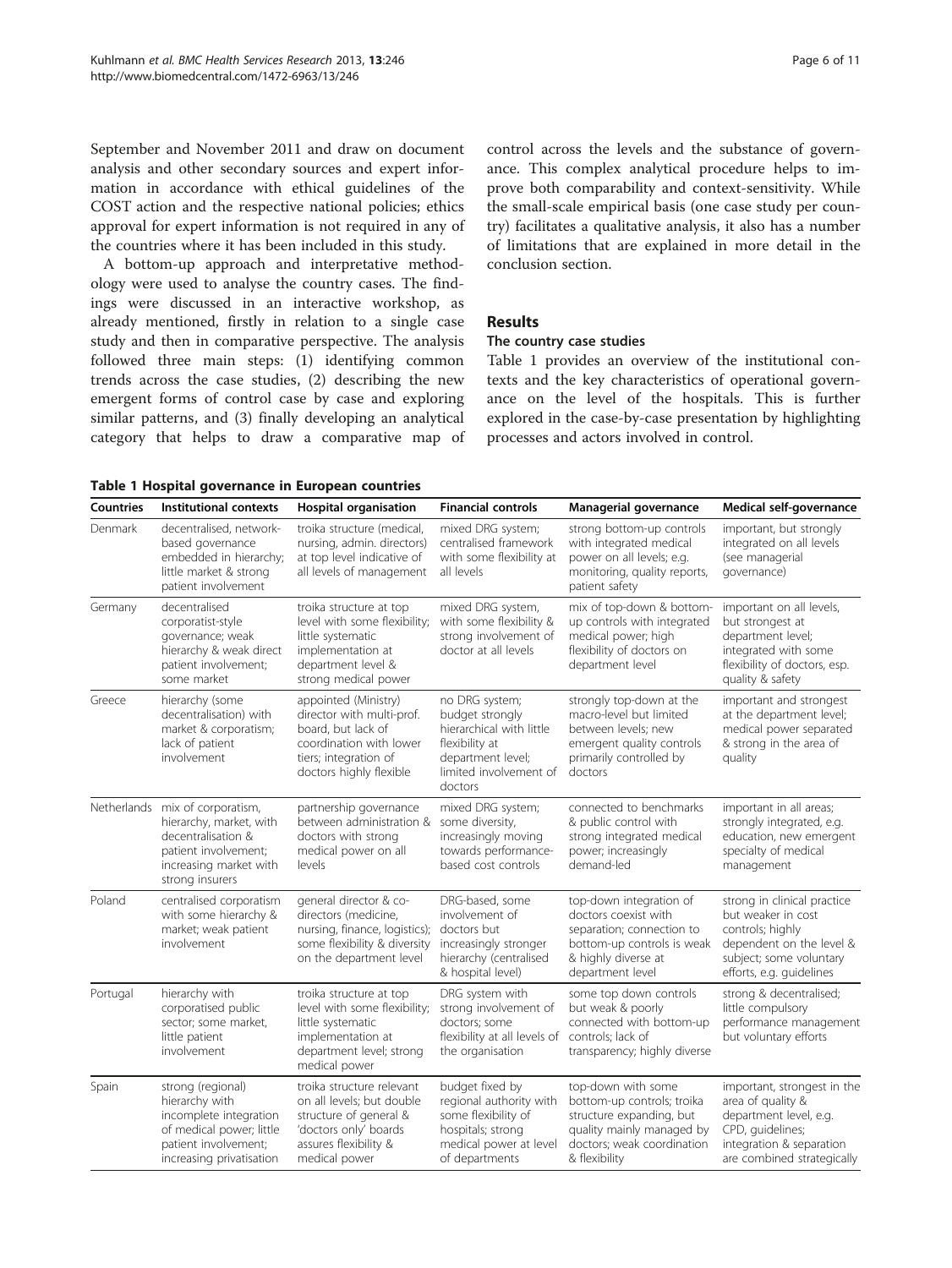#### Denmark

Within the context of strong public responsibility for hospitals and strongly integrated and network-based governance arrangements on the level of regional authorities, a so-called 'troika' structure or 'triumvirate' is established at the level of the organisation, comprising a medical, nursing and administrative director. This structure is indicative for all levels of management. Strong bottom-up controls with highly integrated medical power and patient involvement serve as a blueprint for all new modes of control and regulatory bodies. This comprises both cost and quality management procedures, examples of which are a mixed DRG system, monitoring systems, quality reports, patient safety and complaints management. In this situation, new modes of control broaden both the inclusion of management into medicine ('hybridisation') and complex, plural modes of governance on all levels of the organisation. Organisational conditions are becoming increasingly relevant in defining the modes of control. Consequently, accountability structures are complex and coherent and, this in turn, limits the space for strategic action of doctors.

#### **Germany**

Decentralised, networked-based governance with strong medical power, some hierarchy and market and relatively weak (although increasing) patient involvement together with a mix of public, third sector and commercial hospitals provide the framework. A troika structure is established on the level of the hospital, while management arrangements at department levels show higher flexibility and diversity. The organisation has introduced a number of new managerial procedures that are more centralised for cost control (DRG system) in relation to quality and safety management with greater flexibility of departments. This has led to divergent transformations: top-down exercised governance may expand into medical domains on hospital level, while at the level of departments doctors may design clinical management filling in a regulatory gap that results from the absence of a comprehensive troika structure. New modes of performance management are established, but accountability structures are not adequately adapted. This creates space for strategic action of doctors as the most powerful group in hospital governance.

# Greece

Hierarchy (with some decentralisation) and market together with separated medical power and lack of patient participation provide the institutional framework for hospital governance. Hospitals are primarily public and headed by a general director (appointed by the Ministry) and a multi-professional board that includes doctors. Budgets are fixed with little flexibility on the level of

departments and no performance-based elements. The hospital shows a strong hierarchical management with some elements of corporatist governance and market, but an overall vacuum of both self-governing and managerial controls exists below the top level. In this situation, new forms of quality control are implemented top-down and primarily controlled by doctors, while medical integration is weak in the area of cost controls. The lack of performance management and comprehensive accountability structures combine to create highly diverse patterns of control. Consequently, there is an overall weak coordination between mixed elements of governance and strong medical power in the area of quality.

## **Netherlands**

A complex and diverse mix of network, hierarchy and market with primarily public responsibility for hospitals, patient participation and strong elements of professional self-governance is relevant on all levels of governance. This has created a dynamic landscape of cost and quality management where professional self-regulatory powers are strongly integrated (e.g. mixed DRG system with increasingly relevant performance-based controls, medical checklists, inclusion of management in medical curricula) and, interestingly, a new specialty of medical management is emerging. Managerial procedures are increasingly demand-led, for instance, the hospital must set sound price and quality parameters to achieve efficient agreements with insurers, and doctors, in turn, must act within this framework and also respond to citizens' demands. This makes the organisation a key arena of performance-based management procedures that are highly integrated in a coherent structure of accountability, thus reducing strategic action of a single actor, like doctors.

## Poland

Centralised governance with strong corporatism, some market and weak patient involvement but primarily public responsibility for hospital services set the scene for control procedures. Centralised and organisational controls are flexibly combined; for example, some centralised (state level) rules apply for teaching hospitals and impact on staffing levels and the skill-mix. Medical self-regulatory procedures are important, but largely separated from management, although there are signs of emergent corporatist governance, like the establishment of a multiprofessional board of directors or external expert reports. Hence, this structure currently lacks of coherence at the level of departments. In this situation, centralised managerial controls increasingly intervene in medical budgets, thus reducing medical power, while organisational controls are weaker and flexibility of doctors higher in the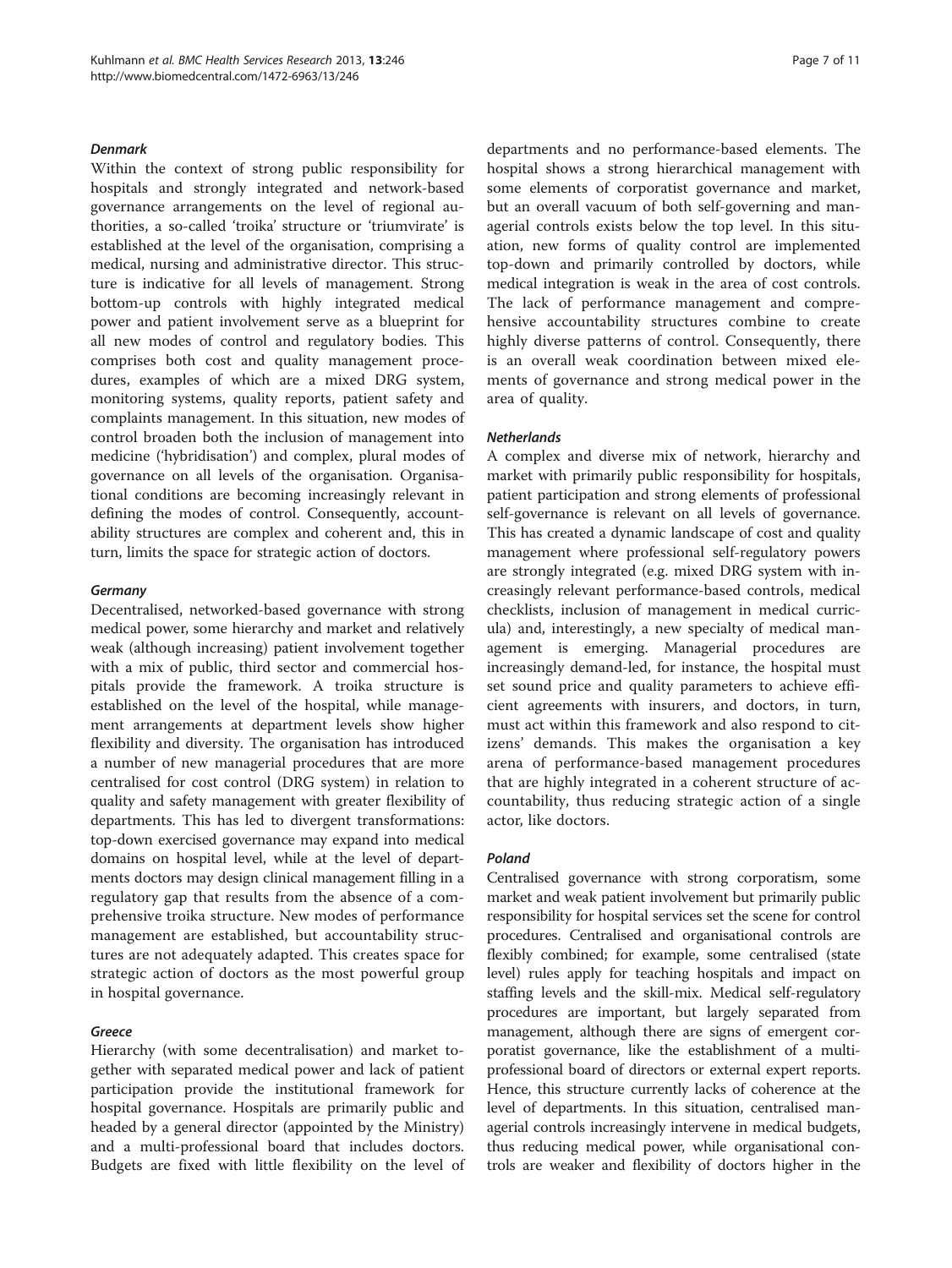area of quality and safety management. Consequently, accountability structures are highly diverse and this creates uncertainty and variety of medicine and management relationships.

## Portugal

Hospital governance is characterised by hierarchy with strong medical power across all levels of governance and a corporatised public sector, increasing marketisation but lacking citizen/patient involvement and more complex forms of partnership governance. There are some signs of more centralised control on the top level of the hospital, composed of a troika structure, like the appointment of the hospital director and the establishment of a DRG system. Yet these attempts remain largely disconnected from the lower levels of governance, where control is poorly developed. Consequently, top-down introduced managerial controls may meet with a strong system of professional self-governance at the level of departments. On the backdrop of weak state and patient control of hospitals, the organisation is gaining significance. In a situation of poorly established accountability structures, the ability of doctors to use management strategically is increasing on the level of departments and in the area of quality management.

## Spain

Strong decentralised (regional) hierarchy with structurally integrated medical power, public responsibility for hospitals with some privatisation and overall weak patient involvement provide the framework for hospital governance. The hospital has established a troika structure that is relevant on all levels, but the general boards coexist with 'doctors only' boards and create a double structure of highly integrated, and at the same time, separated medical power. Fixed budgets have been introduced top-down with some flexibility on department levels. A wide range of new controls, including incentivised Continuing Professional Development (CPD) and performance measurements, have been established and connected through macro-meso-micro level contractualisation. Medicine is expanding into management and this is driven by both departmentalisation and the establishment of clinical management with doctors utilising control bottom-up. The double structure of integration and separation allows for high flexibility and strategic action of doctors, but new emergent accountability structures may limit these options.

## **Discussion**

# Mapping the emergent forms of control in comparative perspective

Across our case studies, a general trend towards mixed forms of governing and more integrated modes of mana-

gerial and professional self-governing controls are confirmed and add further evidence to the scholarly debate over changing hospital governance [\[1](#page-9-0)]. The empirical findings support our theoretical argument for an end to dichotomous concepts of contradicting logics of management and medicine/professionalism, highlighting that 'a manager is sitting in the minds' – as we put it in our metaphor – rather than exercising external control of doctors. However, our case studies reveal high variations in the ways control is exercised on the level of the hospital and this points to the relevance of organisational settings. Three different patterns of emergent controls can be identified.

Pattern 1 'integrated control': characterised by strong integration, and complex and coherent coordination between medicine and management, as found in Denmark and the Netherlands. Complex accountability structures limit strategic action of doctors as well as ad-hoc interest-driven hierarchical interventions of governments and organisations. Here, transformations occur across the areas of costs and quality-safety control, thus creating new forms of control in-between 'managementmedicine', as, for instance, the attempt to establish a new speciality of medical management in the Netherlands illustrates.

Pattern 2 'partly integrated control': medical power is strongly integrated in the modes of control, but coordination between control on the levels of the hospital and the departments shows gaps and variations. This pattern of control may show up as 'double structure' of integrated and separated medical power, like in Spain, or as limited/weak troika structure on the level of departments in Germany. In both cases, medical power is constrained in the area of cost controls and on the top level of hospital management, while quality and safety controls provide higher flexibility and opportunities for strategic action of doctors. More integrated patterns of medicine and management are emerging, but transformations are diverse and uneven.

Pattern 3 'fragmented control': integration of medicine and management is limited and coordination overall weak, as observed in Portugal, Poland and Greece. Although there is some variation among these countries, all show efforts towards improved coordination and integration. Characteristically, accountability structures are diverse, but variation and flexibility are highest at department level. This pattern provides most opportunity for strategic action of a single actor. In this situation doctors are most powerful in the area of quality and increasingly integrate new managerial tools, while developments on the top level and in the area of cost control limit medical power and may instead support state or hospital actors. There are some signs of integration of management in medicine in the area of quality, but a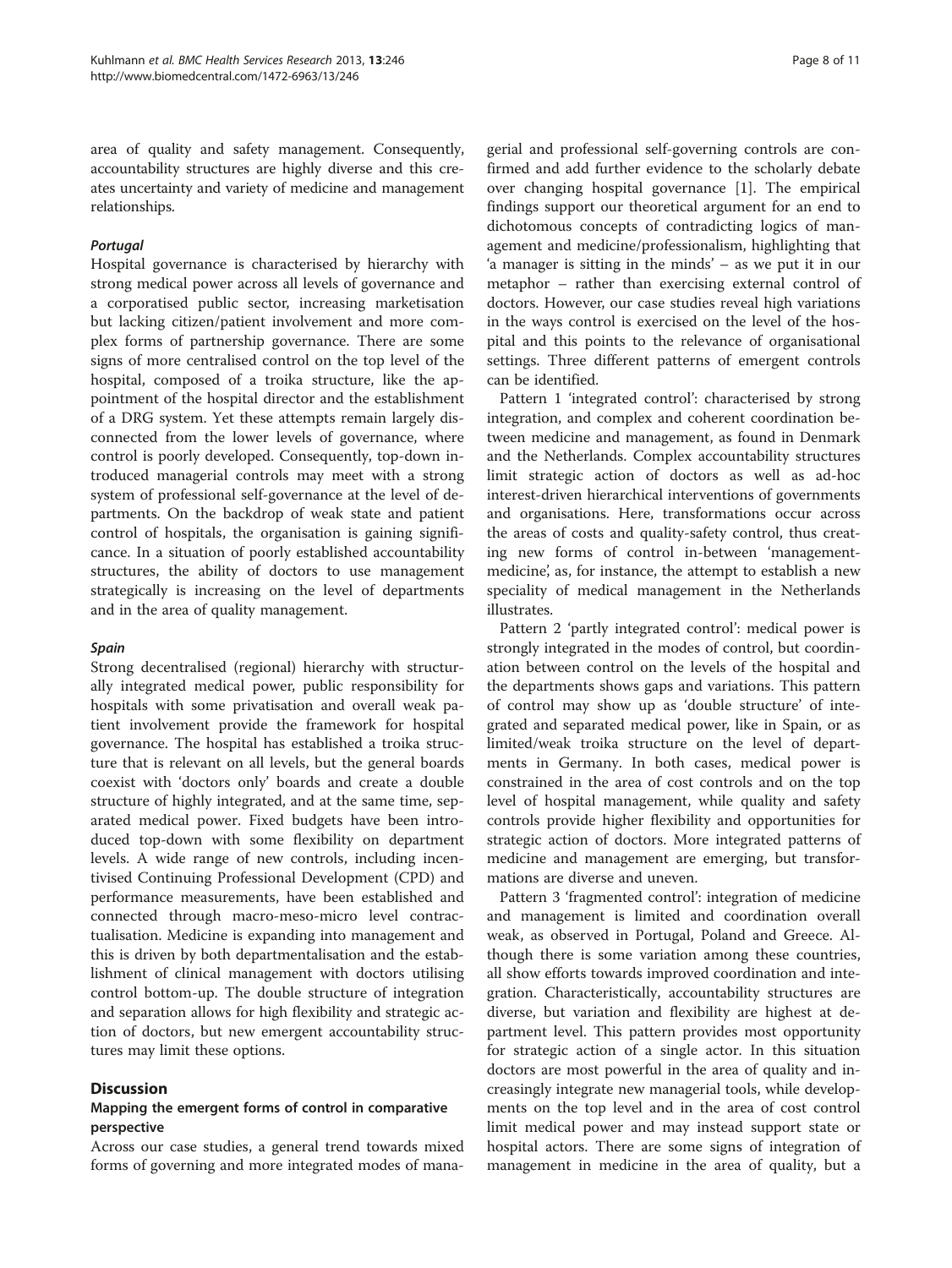<span id="page-8-0"></span>wide gap exists between the costs and quality controls. Transformations are generally highly disparate and uneven. This, in turn, may create uncertain and inefficient modes of control in hospitals.

Finally, our mapping exercise brings the relevance of coordination into perspective that makes it possible to empirically define and specify the level of 'integration' between management and professionalism in vertical (macro-level/state and hospital governance; top-level and department level of the organisation) and horizontal (costs and quality) directions.

## Methodological considerations

There are also important limitations, since the study is explorative in nature and the empirical material is based on the assessment of one hospital per country. First, we have selected one type of hospital in European countries and used a case study design to develop reliable instruments and keep the dimensions of meso-level comparison manageable. While this type of public hospital is important in all countries included in our study, entrepreneurial forms, privatisation and third sector involvement are gaining ground and this creates an increasingly diverse landscape of hospitals [[1,27,41\]](#page-9-0). Second, we focused on doctors and medical self-governance, but tasks and the composition of skills are increasingly re-designed and nurses, especially, are making inroads in clinical management [\[51-53](#page-10-0)].

# Conclusions

This article has set out to map new emergent forms of control in European hospitals in comparative perspective, with a particular focus on doctors and the changing relationship between medicine and management that are often described as hybridisation. We have argued the need for theoretical and methodological revisions that are better able to respond to contemporary trends towards mixed forms of hospital governance and a flexible use of managerial-organisational and professional selfgoverning controls [\[50,53\]](#page-10-0). Against this backdrop we have introduced a conceptual model building on a continuum of managerialism-professionalism controls, and have developed an assessment framework [\[49](#page-9-0)] that served to map new emergent forms of control in the context of organisational settings, thereby expanding cross-country comparison beyond governmental bodies.

One key conclusion drawn from our study in European hospitals is that managerial control is not simply an external force but, increasingly, is internalised 'in the minds of doctors'. This finding is also supported by recent statements from representatives of hospital doctors that highlight management as a new chance for doctors [\[54,55](#page-10-0)].

Other conclusions are that the changing relationships of medicine and management play out differently and that organisations increasingly matter in setting the scene for new emergent controls [[56](#page-10-0)]. Here, our research is able to contribute new knowledge to an emergent debate into medical leadership and governance innovation [[3,16,](#page-9-0)[57-60](#page-10-0)] and to put 'flesh to the bones' of what is commonly described as 'hybridisation' of medicine and management. Three patterns are emerging:

- 'Integrated' control with coherent coordination within the hospital and similar patterns for cost and quality controls;
- 'Partly integrated' control with diversity of coordination on hospital and department level and some fragmentation of cost and quality controls; and
- 'Fragmented' control with uneven and limited coordination within the hospital and a gap between quality more strongly controlled by medicine, and cost control by management.

The comparative approach and our empirical material here highlight the crucial relevance of 'coordination' of medicine and management across the levels (hospital/ department) and the substance (cost/quality-safety) of governance. As an empirical category, 'coordination' is a strong indicator of new modes of control that may serve as taxonomy for future research in this area. Importantly, this indicator is robust and reliable across healthcare systems in Europe. We therefore suggest a new taxonomy of clinical management building on the question, 'how coordinated are the new models of control in relation to the levels and the substance of coordination?'

Our empirical findings challenge contemporary healthcare policies that are usually concerned with instruments and outcome measurements and that too often rely on single interventions and the management of costs. Here, the research may highlight new avenues for hospital governance that put greater attention towards structural improvement of organisational settings that foster coherent modes of coordination of medicine and management.

#### Competing interests

The authors declare that they have no competing interest.

#### Authors' contributions

EK has coordinated the study, developed a theoretical approach and drafted and revised the paper. All authors have carried out a country case study, contributed to the development of the research instrument (H-CAF) and the analysis in comparative perspective, and read and approved the final manuscript.

#### Acknowledgements

This article draws on research carried out by Working Group 2 (Control) of the 7<sup>th</sup> EU Framework Programme COST Action IS0903 'Enhancing the Role of Medicine in the Management of European Health Systems: Implications for Control, Innovation and User Voice', chaired by Ian Kirkpatrick, University of Leeds, UK [\(http://www.dr-in-mgmt.eu/\)](http://www.dr-in-mgmt.eu/). We wish to thank Jon Magnussen and Lars-Erik Kjerkhus for helpful comments on the assessment framework, Christa Larsen for contributions to an earlier version and for hosting two workshops, and Carlos Armendariz for helping gathering the empirical data in Spain. We are also very thankful to our key informants in various countries, and to our reviewers for very helpful comments.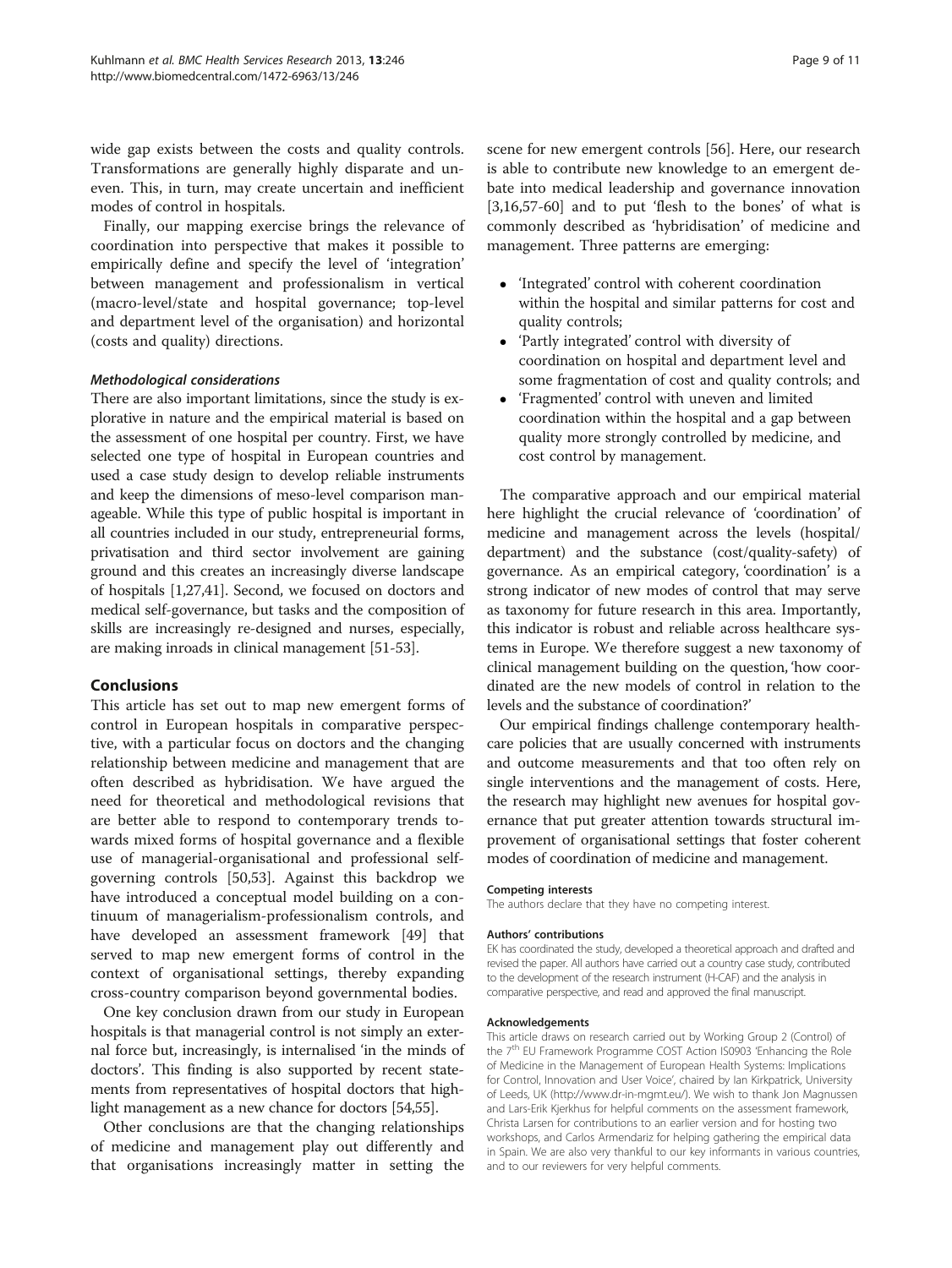#### <span id="page-9-0"></span>Author details

<sup>1</sup>Institute of Economics, Labour and Culture, Goethe-University Frankfurt, Frankfurt, Germany. <sup>2</sup>Department of Political Science, University of Aarhus, Aarhus, Denmark. <sup>3</sup>Department of Sociology, University Institute of Lisbon, Lisbon, Portugal. <sup>4</sup>Voivodeship Rehabilitation Hospital for Children in Ameryka, Poland. <sup>5</sup>Clinic of Social and Family Medicine, University of Crete, Greece, School of Medicine, Crete, Greece. <sup>6</sup>Utrecht School of Governance, Utrecht, The Netherlands. <sup>7</sup>Institute for Health, Carlos III, Madrid, Spain.

#### Received: 19 December 2012 Accepted: 28 June 2013 Published: 2 July 2013

#### References

- 1. Saltman RB, Durán A, Dubois HFW (Eds): Governing public hospitals. Copenhagen: WHO; 2011.
- 2. Conry MC, Humphries N, Morgan K, McGovan I, Montgomery A, Vedhara K, Panagopoulou E, McGee H: A ten year (2000-2010) systematic review of interventions to improve quality of care in hospitals. BMC Health Serv Res 2012, 12:275.
- 3. Groene O, Klazinga N, Wagner C, Arah OA, Thompson A, Bruneau C, Suñol R: Investigation organizational quality improvement systems, patient empowerment, organizational culture, professional involvement and the quality of care in European hospitals: the 'Deepening of Understanding of Quality Improvement in Europe' (DUQuE) project. BMC Health Serv Res 2010, 10:281.
- 4. Newman J: Modernising governance. London: Sage; 2001.
- 5. Durán A, Saltman RB, Dubois HFW: A framework for assessing hospital governance. In Governing public hospitals. Edited by Saltman RB, Durán A, Dubois HFW. Copenhagen: WHO; 2011:35–53.
- Kuhlmann E, Burau V: The 'healthcare state' in transition: national and international contexts of changing professional governance. Eur Soc 2008, 10:617–631.
- 7. Saltman RB, Durán A, Dubois HFW: Introduction: innovative governance strategies in European public hospitals. In Governing public hospitals. Edited by Saltman RB, Durán A, Dubois HFW. Copenhagen: WHO; 2011:1–33.
- 8. WHO Euro: Governance for health in the 21st century. Copenhagen: WHO Regional Office for Europe; 2011. [http://bit.ly/r25XXA.](http://bit.ly/r25XXA)
- 9. Kuhlmann E, Burau V, Larsen C, Lewandowski R, Lionis C, Repullo J: Medicine and management in European healthcare systems: how do they matter in the control of clinical practice? Int J Clin Pract 2011, 65:722–724.
- 10. Burau V: Transforming health policy and services: challenges for comparative research. Curr Sociol 2012, 60:569–578.
- 11. Aasland O: The physician role in transition: is hypocrates sick? Soc Sci Med 2001, 52:171–173.
- 12. Berchthold P, Schmitz C: Managing professionals: the otherness of hospitals. Manag Market Health Care 2010, 3:21–27.
- 13. Currie G, Dingwall R, Kitchner M, Waring J: Let's dance: organization studies, medical sociology and health policy. Soc Sci Med 2012, 74:273–280.
- 14. Dent M: Post-new public management in public sector hospitals? The UK, Germany and Italy. Pol Polit 2005, 33:623–636.
- 15. Deom M, Agoritsas T, Bovier PA, Perneger TV: What doctors think about the impact of managed care tools on quality of care, costs, autonomy, and relations with patients. BMC Health Serv Res 2010, 10:331.
- 16. Kirkpatrick I, Kragh Jespersen P, Dent M, Neogy I: Medicine and management in a comparative perspective: The cases of England and Denmark. Sociol Health Illn 2009, 31:642–658.
- 17. Martinussen PE, Magnussen J: Resisting market-inspired reform in healthcare: the role of professional subcultures in medicine. Soc Sci Med 2011, 73:193–200.
- 18. Goodall AH: Physician-leaders and hospital performance: is there an association? Soc Sci Med 2011, 43:535–539.
- 19. Reich A: Disciplined doctors: the electronic medical record and physicians' changing relationship to medical knowledge. Soc Sci Med 2012, 74:1021–1028.
- 20. Dixon-Woods M, Yeung K, Bosk CL: Why is UK medicine no longer a selfregulating profession? The role of scandals involving "bad apple" doctors. Soc Sci Med 2011, 73:1452–1459.
- 21. Kuhlmann E: Modernising health care. Reinventing professions, the state and the public. Bristol: Policy Press; 2006.
- 22. Sacristán JA, Costi M, Valladares A, Dilla T: Health economics: the start of clinical freedom. BMC Health Serv Res 2010, 10:183.
- 23. Burls A: On the resuscitation of clinical freedom. BMC Health Serv Res 2010, 10:184.
- 24. Tousijn W: Integration of health and social care: interprofessional relations in multidisciplinary teams in Italy. Curr Sociol 2012, 60:522–537.
- 25. Kragh Jespesen P, Wrede S: The changing autonomy of the Nordic medical professions. In Nordic health care systems. Edited by Magnussen J, Vrangbæk C, Saltman RB. Brussels: European Observatory on Health Systems and Policies Series; 2009:150–179.
- 26. Spehar I, Frich JC, Kjekhus LE: Clinicians' experiences of becoming a clinical manager: a qualitative study. BMC Health Serv Res 2012, 12:421.
- 27. Koelewijn WT, Ehrenhard ML, Groen AJ, van Harten WH: Intraorganizational dynamics as drivers of entrepreneurship among physicians and managers in hospitals of western countries. Soc Sci Med 2012, 75:795–800.
- 28. Numerato D, Salvatore D, Fattore G: The impact of management on medical professionalism: a review. Sociol Health Illn 2011, 34:626–644.
- 29. Freidson E: Professionalism. The third logic. Oxford: Polity Press; 2001. 30. Light DW: Health-care professions, markets and countervailing powers. In Handbook of medical sociology. 6th edition. Edited by Bird CE, Conrad P, Fremont AM, Timmermans S. Nashville: Vanderbuilt University Press;
- 2010:270–289. 31. Mechanic D: Sources of countervailing power in medicine. Health Polit Pol
- Law 1991, 23:485–498. 32. Johnson T: Governmentality and the institutionalization of expertise. In
- Health professions and the state in Europe. Edited by Johnson T, Larkin G, Saks M. London: Routledge; 1995:2–24.
- 33. Burau V, Wilsford D, France G: What is it about institutions? Reforming medical governance in Europe. Health Econ Pol Law 2009, 4:265–282.
- 34. Dent M: Remodelling hospitals and health professions in Europe. Basingstoke: Palgrave; 2003.
- 35. Plochg T, Klazinga N, Starfield B: Transforming medical professionalism to fit changing health needs. BMC Med 2009, 7:64.
- 36. Noordegraaf M: From "pure" to "hybrid" professionalism: present-day professionalism in ambiguous public domains. Admin Soc 2007, 39:761–785.
- 37. Noordegraaf M: Risky business: how professionals and professional fields (must) deal with organizational issues. Organ Stud 2011, 32:1349–1371.
- Adler P, Seok-Woo K, Heckscher C: Professional work: the emergence of collaborative community. Organ Sci 2008, 19:359–376.
- 39. Muzio D, Kirkpatrick I: Introduction: professions and organizations a conceptual framework. Curr Sociol 2011, 59:389–405.
- 40. Reay T, Hinings CR: Managing the rivalry of competing institutional logics. Organ Stud 2009, 30:629-652.
- 41. French M, Miller FA: Leveraging the "living laboratory": on the emergence of the entrepreneurial hospital. Soc Sci Med 2012, 75:717–724.
- 42. Waring J, Currie M: Managing expert knowledge: organizational challenges and managerial futures for the UK medical profession. Organ Stud 2009, 30:755–778.
- 43. MacIntosh R, Beech N, Martin G: Dialogues and dialectics: limits to clinician – manager interaction in healthcare organizations. Soc Sci Med 2012, 74:332–339.
- 44. Von Knorring M, von de Rijk A, Alexanderson K: Managers' perceptions of the manager role in relation to physicians: a qualitative interview study of the top managers in Swedish healthcare. BMC Health Serv Res 2010, 10:21
- 45. Sheaff R, Pickard S, Dowling B: Is evidence-based innovation in the NHS a chimaera – or just evident? Soc Pol Admin 2009, 43:290–310.
- 46. Wrede S: How country matters: studying health policy in a comparative perspective. In The Sage handbook of qualitative methods on health research. Edited by Bourgeault I, Dingwall R, De Vries R. Los Angeles: Sage; 2010:88–105.
- 47. Wrede S, Benoit C, Bourgeault I, van Teijlingen E, Sandal J, De Vries R: Decentred comparative research: context sensitive analysis of maternal health care. Soc Sci Med 2006, 63:2986–2997.
- 48. Bourgeault IL, Benoit C, Hirschkorn K: Comparative perspectives on professional groups. Curr Sociol 2009, 57:475-485.
- 49. Kuhlmann E, Burau V, Correia T, Lewandowski R, Lionis C, Noordegraaf M, Repullo J: Hospital Control Assessment Framework (H-CAF)<sup>®</sup>; 2012. [http://](http://www.dr-in-mgmt.eu/project_management/) [www.dr-in-mgmt.eu/project\\_management/](http://www.dr-in-mgmt.eu/project_management/).